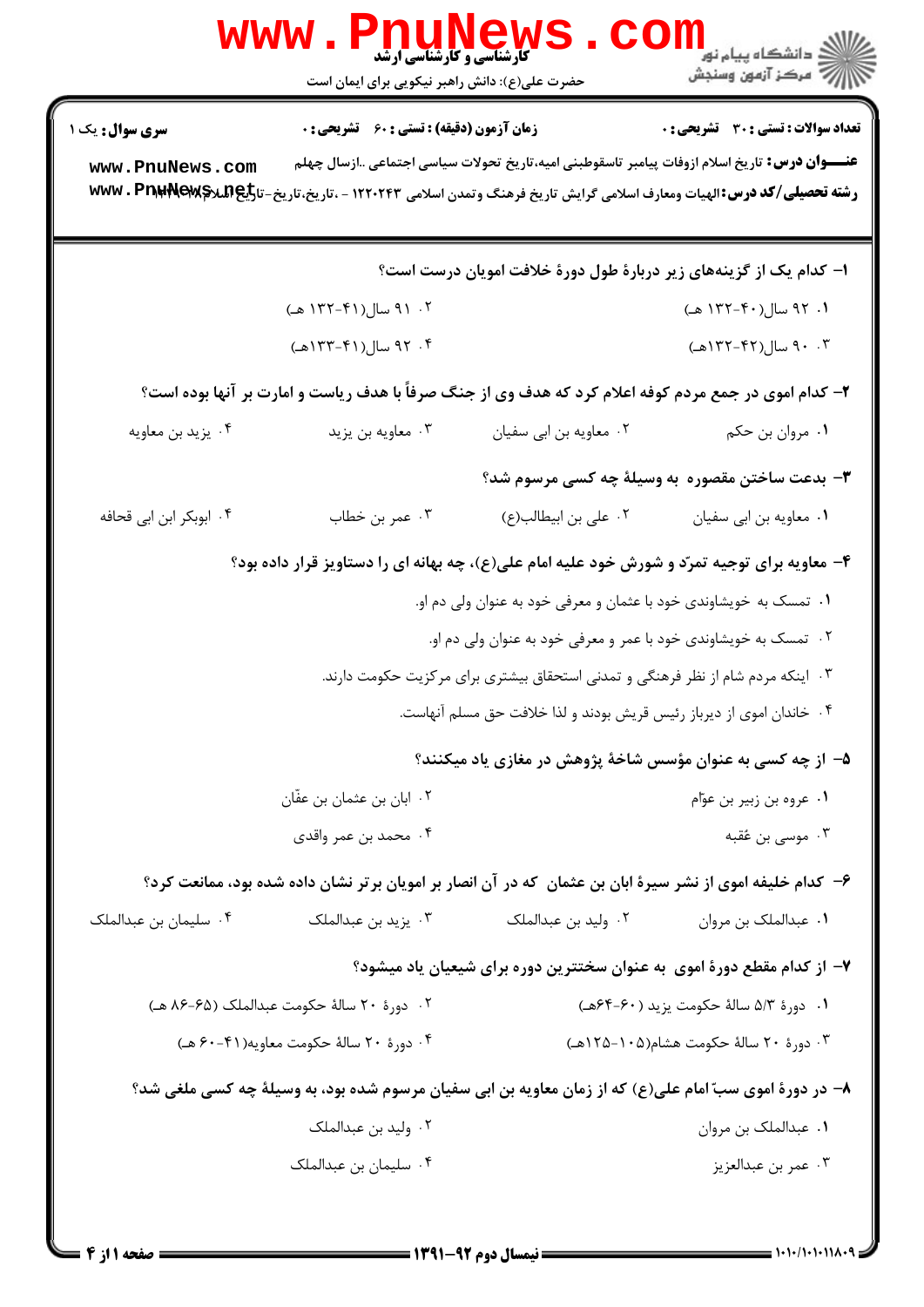|                                                                                                                                | Pnung Tuks<br><b>www .</b><br>حضرت علی(ع): دانش راهبر نیکویی برای ایمان است |                                                                                     | الله دانشگاه پيام نور<br>۱۳۸۸ مرکز آزمون وسنجش                                                                                                                                                                                                    |  |
|--------------------------------------------------------------------------------------------------------------------------------|-----------------------------------------------------------------------------|-------------------------------------------------------------------------------------|---------------------------------------------------------------------------------------------------------------------------------------------------------------------------------------------------------------------------------------------------|--|
| <b>سری سوال : ۱ یک</b>                                                                                                         | <b>زمان آزمون (دقیقه) : تستی : 60 ٪ تشریحی : 0</b>                          |                                                                                     | تعداد سوالات : تستي : 30 ٪ تشريحي : 0                                                                                                                                                                                                             |  |
| www.PnuNews.com                                                                                                                |                                                                             |                                                                                     | <b>عنــــوان درس:</b> تاریخ اسلام ازوفات پیامبر تاسقوطبنی امیه،تاریخ تحولات سیاسی اجتماعی ازسال چهلم<br><b>رشته تحصیلی/کد درس:</b> الهیات ومعارف اسلامی گرایش تاریخ فرهنگ وتمدن اسلامی ۱۲۲۰۲۴۳ - ،تاریخ-تاریخ-تا <del>ریا&amp;QW\$NQ</del> W\$ می |  |
|                                                                                                                                |                                                                             |                                                                                     | ۹– کدام گزینه دربارهٔ واقعهٔ حرّه درست نیست <u>؟</u>                                                                                                                                                                                              |  |
|                                                                                                                                |                                                                             | ۰۱ فرماندهی سپاه اموی در این واقعه را مسلم بن عقبه بر عهده داشت.                    |                                                                                                                                                                                                                                                   |  |
|                                                                                                                                |                                                                             | ۰۲ مردم مکه پس از راندن کارگزار یزید، با عبدالله بن حنظله بیعت کردند.               |                                                                                                                                                                                                                                                   |  |
|                                                                                                                                |                                                                             | ۰۳ پس از ورود سپاه اموی به شهر، جان و مال و ناموس اهالی به مدت ۳ روز مباح اعلام شد. |                                                                                                                                                                                                                                                   |  |
| ۰۴ پس از چپاول شهر، فرمانده سپاه اموی از بقیه السیف مردم به عنوان برده یزید، بیعت گرفت.                                        |                                                                             |                                                                                     |                                                                                                                                                                                                                                                   |  |
| +١- روایات ائمهٔ شیعه دربارهٔ قیام عاشورا، به وسیلهٔ کدام مقتل نویسان قرن دوم هجری گردآوری شد؟                                 |                                                                             |                                                                                     |                                                                                                                                                                                                                                                   |  |
|                                                                                                                                | ۰۲ ابن اعثم کوفی و شیخ مفید                                                 |                                                                                     | ۰۱ هشام بن محمد و احمد بن واضح يعقوبي                                                                                                                                                                                                             |  |
|                                                                                                                                | ۰۴ ابوالفرج اصفهاني و ابوحنيفهٔ دينوري                                      |                                                                                     | ۰۳ ابومخنف(لوط) بن يحيى و هشام بن محمد كلبى                                                                                                                                                                                                       |  |
|                                                                                                                                |                                                                             |                                                                                     | 1۱– طی کدام جنگ در دورهٔ اموی، قدرت از سفیانیان به مروانیان منتقل شد؟                                                                                                                                                                             |  |
| ۰۴ الجابيه                                                                                                                     | ۰۳ مَرْج راهط                                                               | ٢. مرج الذَهَب                                                                      | ۰۱ غوطهٔ دمشق                                                                                                                                                                                                                                     |  |
|                                                                                                                                |                                                                             |                                                                                     | 1۲– در زمان کدام خلیفهٔ اموی زید بن علی(ع) علم قیام برافراشت؟                                                                                                                                                                                     |  |
|                                                                                                                                | ۰۲ هشام بن عبدالملک(حک. ۱۰۵-۱۲۵هـ)                                          |                                                                                     | ۱. مروان بن محمد(۱۲۶-۱۳۲هـ)                                                                                                                                                                                                                       |  |
|                                                                                                                                | ۰۴ وليد بن عبدالملک(حک. ۸۷-۹۶ هـ)                                           | ۰۳ عمر بن عبدالعزيز(حک. ۹۹-۱۰۱هـ)                                                   |                                                                                                                                                                                                                                                   |  |
|                                                                                                                                |                                                                             |                                                                                     | ۱۳– قتیبه بن مسلم باهلی از سوی چه کسی برای تکمیل فتوحات ماوراءالنهر بدان منطقه فرستاده شد؟                                                                                                                                                        |  |
| ۰۴ عبدالملک بن مروان                                                                                                           | ۰۳ زیاد بن ابیه                                                             | ۰۲ معاویه بن ابی سفیان                                                              | ٠١ حجاج بن يوسف ثقفي                                                                                                                                                                                                                              |  |
| ۱۴– انتقام از عاملان شهادت امام حسین(ع) و یاران ایشان و یا کشته شدن در این راه، هدف اصلی کدام یک از قیامهای دورهٔ<br>اموي بود؟ |                                                                             |                                                                                     |                                                                                                                                                                                                                                                   |  |
| ۰۴ قیام زید بن علی(ع)                                                                                                          | ۰۳ قیام نافع بن ارزق                                                        | ۰۲ قیام ضحاک بن قیس                                                                 | ٠١ قيام توابين                                                                                                                                                                                                                                    |  |
|                                                                                                                                |                                                                             |                                                                                     | ۱۵– کدام یک از قیامهای زیر در دورهٔ اموی به وقوع نپیوسته است؟                                                                                                                                                                                     |  |
|                                                                                                                                | ٢. قيام طالب الحق                                                           |                                                                                     | ٠١. قيام عبدالله بن ماحوز                                                                                                                                                                                                                         |  |
|                                                                                                                                | ۰۴ قیام مستورد بن علقمه                                                     |                                                                                     | ٠٣ قيام مساور بن عبدالحميد                                                                                                                                                                                                                        |  |
|                                                                                                                                |                                                                             |                                                                                     |                                                                                                                                                                                                                                                   |  |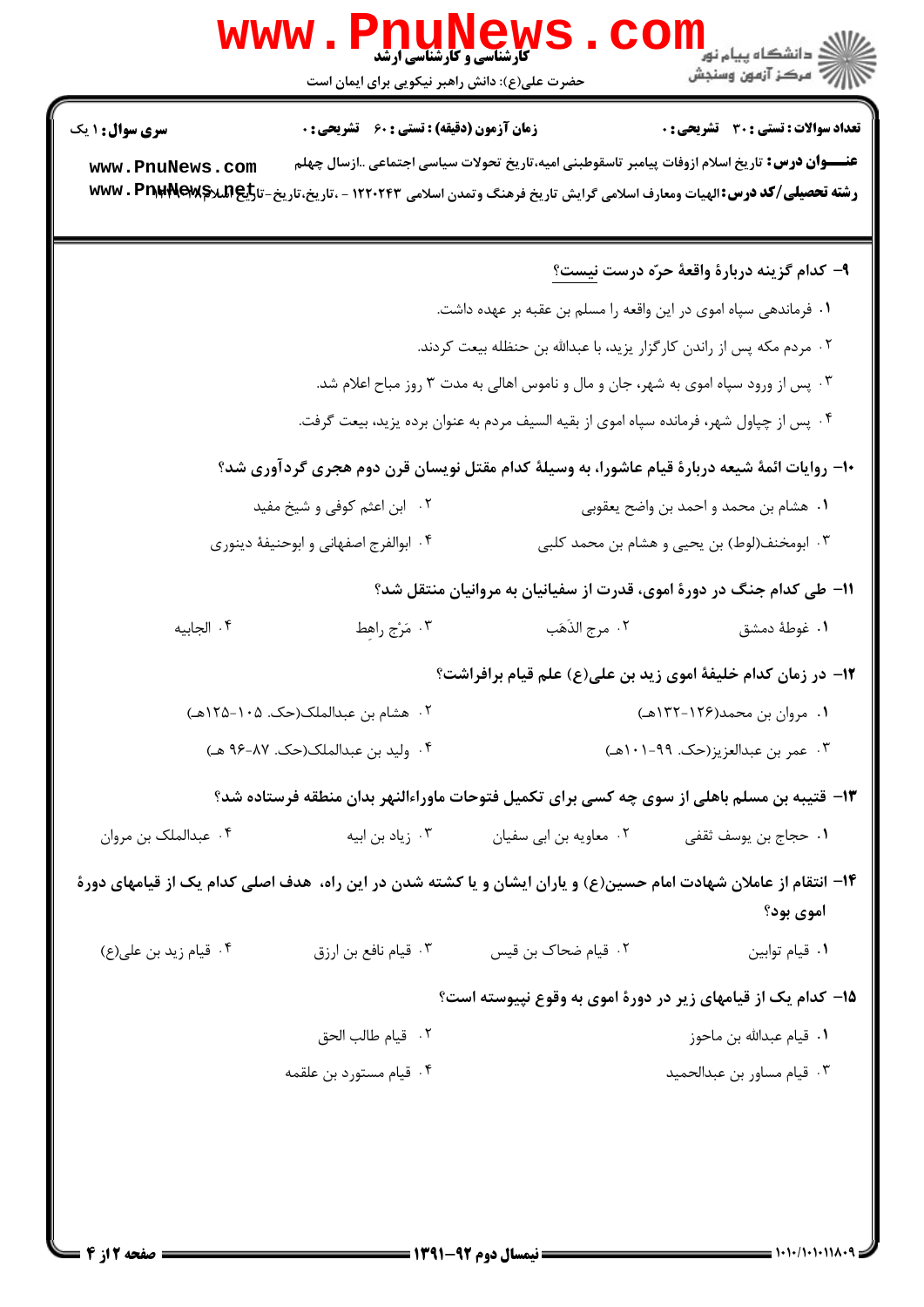|                        | WWW.Pnunews<br>حضرت علی(ع): دانش راهبر نیکویی برای ایمان است                                                                                                                                                                       |                                                                                | <sup>ارا</sup> د دانشگاه پيام نور <mark>−</mark><br>ار∕* مرکز آزمون وسنجش |
|------------------------|------------------------------------------------------------------------------------------------------------------------------------------------------------------------------------------------------------------------------------|--------------------------------------------------------------------------------|---------------------------------------------------------------------------|
| <b>سری سوال : ۱ یک</b> | <b>زمان آزمون (دقیقه) : تستی : 60 ٪ تشریحی : 0</b>                                                                                                                                                                                 |                                                                                | <b>تعداد سوالات : تستی : 30 ٪ تشریحی : 0</b>                              |
| www.PnuNews.com        | <b>عنــــوان درس:</b> تاریخ اسلام ازوفات پیامبر تاسقوطبنی امیه،تاریخ تحولات سیاسی اجتماعی ازسال چهلم<br>رشته تحصیلی/کد درس:الهیات ومعارف اسلامی گرایش تاریخ فرهنگ وتمدن اسلامی ۱۲۲۰۲۴۳ - ،تاریخ-تاریخ-تا <del>رلیه W</del> Wv . Pr |                                                                                |                                                                           |
|                        | ۱۶- کدام حزب و جریان فکری و  سیاسی و اجتماعی دورهٔ اموی برای تبیین عقاید و مرام  به آیهٔ شریفهٔ «یا ایها الناس انا                                                                                                                 | خلقناکم من ذکر و انثی و جعلناکم ان اکرمکم عندالله اتقیکم» استناد میکردند؟      |                                                                           |
|                        | ۰۲ حزب تسويه يا مساوات                                                                                                                                                                                                             |                                                                                | ۱. حزب عربی                                                               |
|                        | ۰۴ حزب خوارج                                                                                                                                                                                                                       |                                                                                | ۰۳ حزب شعوبيه                                                             |
|                        |                                                                                                                                                                                                                                    | ۱۷– کدام گزینه را نمیتوان از گروههای سیاسی معارض در دورهٔ امویان به شمار آورد؟ |                                                                           |
| ۰۴ علويان              | ۰۲ عباسیان میبان است. ۲۰ خوارج استفاده به مواج                                                                                                                                                                                     |                                                                                | ۱. مرجئه                                                                  |
|                        | ۱۸– در دورهٔ تکوین و شکلگیری دعوت عباسیان، محمد بن علی کدام منطقه را به عنوان مرکز اصلی انتشار دعوت در نظر                                                                                                                         |                                                                                | گرفت؟                                                                     |
| ۰۴ خراسان              | ۰۳ خوزستان                                                                                                                                                                                                                         | ۰۲ کوفه ا                                                                      | ۰۱ جزیره                                                                  |
|                        | ۱۹- در جنگ زاب که در آن غلبهٔ عباسیان بر امویان قطعی شد، فرماندهی سپاه دو طرف بر عهدهٔ چه کسانی بود؟                                                                                                                               |                                                                                |                                                                           |
|                        | ۰۲ نصر بن سيار و ابراهيم امام                                                                                                                                                                                                      |                                                                                | ۰۱ مروان بن محمد و عبدالله بن علي                                         |
|                        | ۰۴ مروان بن محمد و ابوالسفاح عباس                                                                                                                                                                                                  |                                                                                | ۰۳ مروان حمار و ابومسلم خراسانی                                           |
|                        | ۲۰- کدام جریان فکری و اجتماعی در دورهٔ اموی طرفدار ً و منادی برابری ملل عالم با یکدیگر بود؟                                                                                                                                        |                                                                                |                                                                           |
| ۰۴ اعراب يمنى          | ۰۳ حزب شعوبيه                                                                                                                                                                                                                      | ۰۲ حزب تسویه                                                                   | ۰۱ حزب عربی                                                               |
|                        | ۲۱- مهمترین سالهای فعالیت خوارج در دورهٔ اموی مقطع قرن اول هجری بود و راویان برای اشاره به حزب از چه عنوانی استفاده                                                                                                                |                                                                                | ميكنند؟                                                                   |
|                        | ۰۲ فاصلهٔ سالهای دههٔ شصت تا دههٔ هفتاد، شراه                                                                                                                                                                                      |                                                                                | ٠١ فاصلهٔ سالهای دههٔ چهل تا دهه پنجاه، شراه                              |
|                        | ۰۴ فاصلهٔ سالهای دههٔ پنجاه تا دههٔ شصت، خوارج                                                                                                                                                                                     |                                                                                | ۰۳ فاصلهٔ سالهای دههٔ شصت تا دههٔ هفتاد، خوارج                            |
|                        |                                                                                                                                                                                                                                    | ۲۲- حضور کدام گروه در قیام مختار به این قیام وجههٔ اجتماعی بخشیده است؟         |                                                                           |
| ۰۴ موالی               | ۰۳ اعراب                                                                                                                                                                                                                           | ۰۲ بربرها                                                                      | ۰۱ شامیها                                                                 |
|                        |                                                                                                                                                                                                                                    |                                                                                | ٢٣–  رهبران كدام قيام دورهٔ اموى از قرّاء كوفه بودند؟                     |
|                        | ۰۲ قیام مختار                                                                                                                                                                                                                      |                                                                                | ۰۱ بنی هاشم                                                               |
|                        | ۴.  قيام طالب الحق و ابوحمزهٔ خارجي                                                                                                                                                                                                |                                                                                | ٠٣ قيام توابين                                                            |
|                        |                                                                                                                                                                                                                                    |                                                                                |                                                                           |